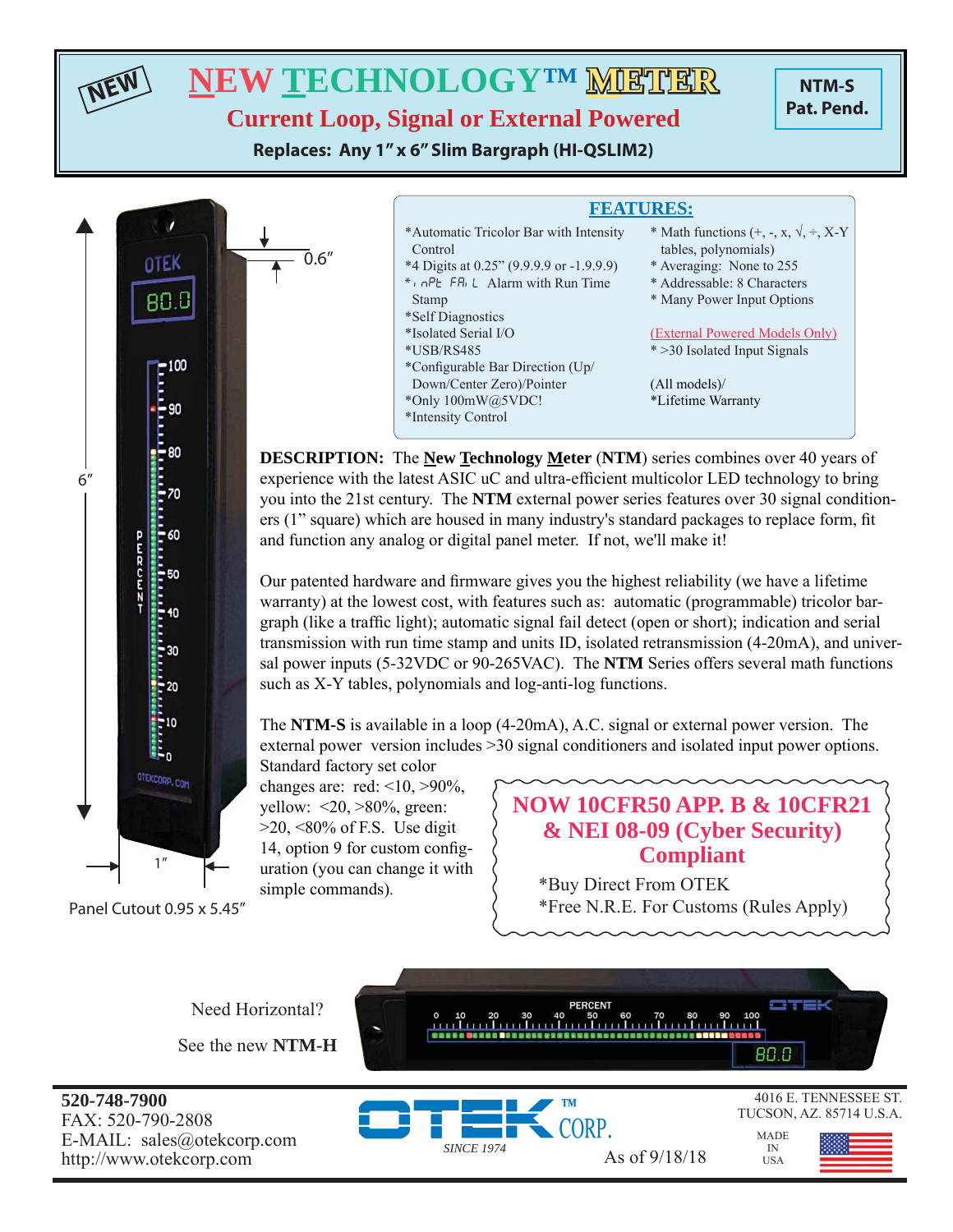# **THE PRODUCTS**

All New Technology products share the same innovative electronic circuit design. The difference between the models is their mechanical features (see Block Diagram and mechanical drawings). Some are displays only, some are single or multi channel, some can have relays, DACs, ethernet and flash memory, and some require an external power source. But all products contain the New Technology, which consumes less than 1% of comparable digitals (20-100mW for loop/signal powered versions) and approaches the power consumption of analog meters.

## **WHAT CAN YOU DO WITH OTEK'S NEW TECHNOLOGY?**

**Note on Otek's Powerless<sup>TM</sup> Technology**: If your signal cannot supply  $\geq 15 \text{mW}$  ( $\sim 5V/3 \text{mA}$ ), contact us or use external power models.

**1. One Channel Models: -0, -4, -B, -D, -F, -H, -L, -M, -N, -P, -S, -V & -X:** Implement any math function, X-Y table (25 point), polynomials  $(9<sup>th</sup>$ order), offset, tare, zero, scale, log & anti-logarithmic to affect the unit's display at will. Some examples are: change the display & data using any combination as commanded by your algorithm, such as  $\frac{+}{X}\div\sqrt{y}$  or set a variable or linearize the display using X-Y tables or polynomials. This works well for odd shape containers. You can also change the reading from ◦F to ◦C or ◦K or compress/expand the display (and data out) using the log and antilog functions. In addition, you can change the factory default alarm pointers and colors or delete them. Zero & Span potentiometers **are included** for manual adjustment.

**Note:** Models -D and -F have internal USB serial I/O that is not accessible to the customer. Contact Otek for access.

**OTEK's New Technology**  series is only limited by your needs and imagination. Just give us a call at 520-748- 7900 or email us at sales@ otekcorp.com and give us the challenge to develop the best algorithm for your process.

**2. Two Channel Models: -1, -2, -3 and -5 through -9 &** 

**-A: Note:** Also available in models with 3 or 4 channels. Features include all those of the single channel models and each channel is 100% isolated from each other. In addition, you can add, subtract, multiply, divide, find the square root between channels. You can also use one channel to monitor/control the input signal and the second channel to indicate deviation, differential such as PID, alarm override or one channel setpoint can be used to control another channel function. You can also use one channel as a backup if the other channel becomes disabled or use them as volume & flow  $(\sqrt{})$  monitors/ controllers. The **New Technology** two channel models are also perfect as REM/RAD indicators/controllers (also see our RPM series with logantilog functions for radiation monitoring).

Contact OTEK for algorithms and formulas or any idea you wish to share with our audiences via our Youtube or Facebook page posts.

**3. Three Channel Models: -3, -5, -7, -8 and -A: Note:**  Also available on 4 channel models -5, -7 & -8. Otek's New Technology three channel models perform all the functions outlined in #1 and #2. Further, one channel can indicate the input variable and the other two channels can be setpoint indicators/controllers (Hi, Hi-Hi, Low and Low-Low limits), or subject the input/ output to any mathematical function or algorithm such as **PID** or display the input vs. output and derivative, or switch scales when the input reaches a limit/band such as for flow-volume-pressure or temperature. Monitor Volts, Amps and Watts AC or DC or any of 3 variables, including Hertz, lead/lag, power factor, peak/valley or for synchronizing of power lines with the bipolar (center zero) tricolor bargraph.

The **New Technology** series brings **Process Automation Control** (PAC) within your reach and affordability. These models are compatible with any DCS/SCADA system using their USB/RS485/Ethernet I/O options and allow for ease of interface with wireless systems.

#### **4. Four Channel Models:**

**-5, -7 and -8:** The four channel models offer all of the functions outlined in #1, #2 and #3. However, with the additional channel available, the New Technology barmeters rival flatscreens with superior HMI/MMI functionality and ease of viewing/analysis of any combination of 4 variables. For example, Volts/ Amps/Watts/Hertz or temperature/pressure/pH/humidity. The four channel models can also be used to monitor/control the product of the other 3 variables, making them ideal for the petrochemical industry.

**Data Logging**? Some models offer optional μSD memory to record 24/7 anything available via the serial I/O. Maximum capacity (and growing) is 32 GB!

#### **REDUNDANT CONTROL:**

Because all channels are 100% isolated from each other, you can use any multi-channels model as a redundant controller. If you need the "Democratic vote," algorithm, contact OTEK or see our Model **TRC** (Triple Redundant Controller).

**520-748-7900** FAX: 520-790-2808 E-MAIL: sales@otekcorp.com



-2-

4016 E. TENNESSEE ST. TUCSON, AZ. 85714 U.S.A.

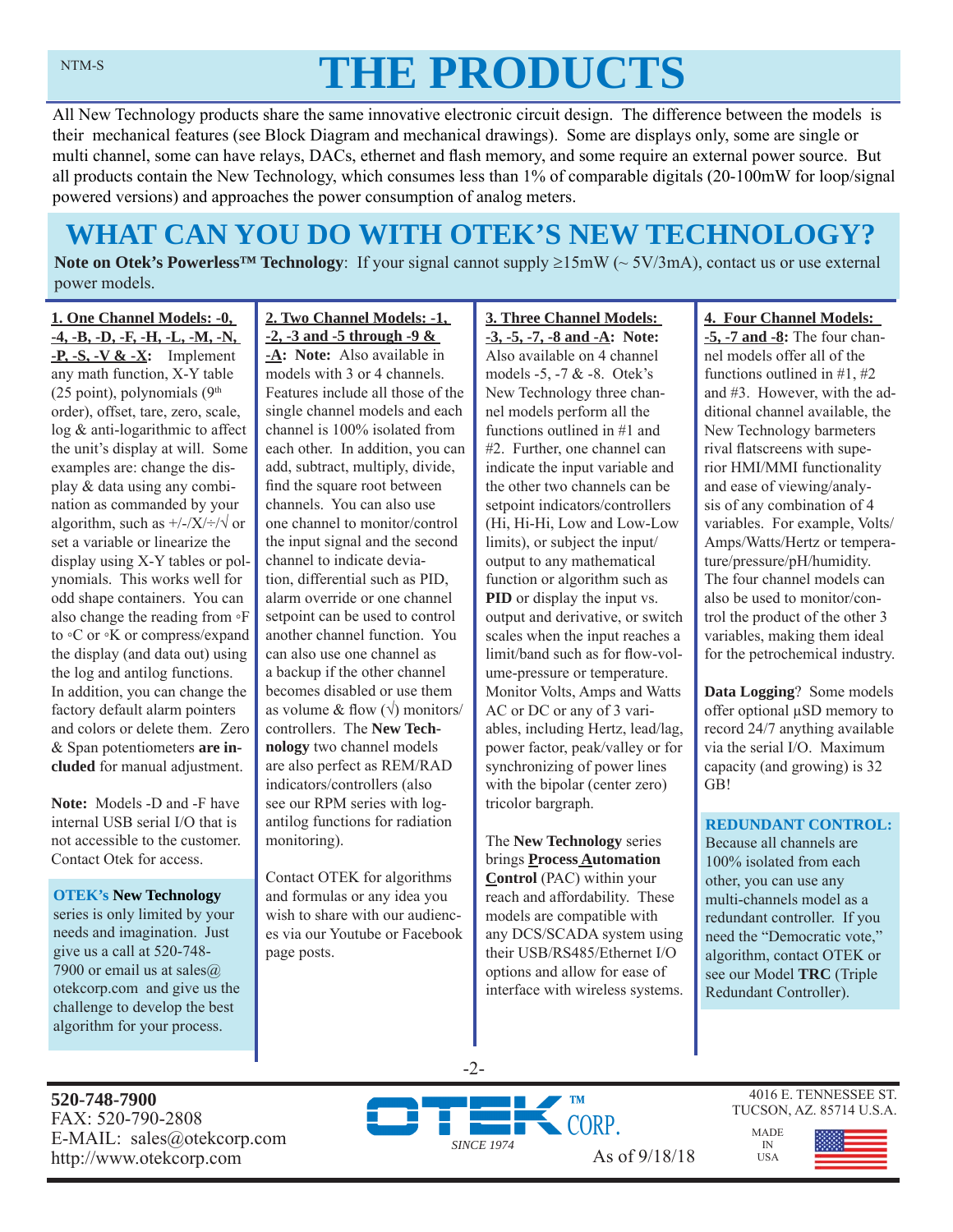#### NTM-S

## **Industrial Grade Common Electrical Specifications Industrial Specifications Industrial Grade Common Electrical Specifications**

#### **Input & Display:**

\*A/D: Accuracy, Linearity & Resolution:  $\pm$  0.5% of F.S.  $\pm$ 1 L.S.D. over entire temperature range of  $0\n-60^{\circ}$  C. Conversion Rate: 40/sec, Averaging: 0-255, zero, span, offset, tare, math functions, 25 point X-Y tables & polynomials  $(9<sup>th</sup>)$ \*Bargraph: 51 Automatic Tricolor (R/Y/G) Segments \*Digits: Four Full Digits (9.9.9.9 & -1.9.9.9). \*Typical Power Consumption of Display: 10-100mW@3.3V-5V \*Temperature Coefficient:  $+/-50$ PPM/°C \*Operating Temperature: -10 to +60; Storage: -20 to +70°C \*CCMR: >90dB@50-60Hz \*Isolation: >500VDC to any other I/O & P.S. \*Humidity: 5-95% RH non-condensing \*Front Panel: NEMA 3. NEMA 4x on request. \*Failed Signal Detect:  $\sim$  20 seconds after  $> 1$  minute "On" @50% of F.S. \*Calibration Check: 2 years recommended.

**Note 1:** See page 13 of the **master catalog for e**nvironmental specs vs. housing, bar length and digit size.

**Note 2**: E and M grades are the same as Industrial unless otherwise specified.

#### **Digit 6, Grade:**

Option **0** is 94VO plastic.

#### **AVAILABLE ON EXTERNAL POWER MODELS ONLY:**

#### **Outputs:**

**\*Analog Output:** Accuracy & Linearity:  $\pm 0.5\%$  F.S.;  $\pm 0.1$  LSB, Range: 3-24mA (max. load: <1K Ohm). **\*Analog Output Temperature Coeffi cient:** +/-50PPM°C **\*Analog Output Isolation To All Other I/O & Power:** >500VDC

**\*Relays:** 4 Each/Channel (except P and NTY {2}): SPDT Form C, 1A Max @ 120VAC/30VDC resistive load only, Contact Protection: 300VAC/DC on all contacts. Speed: +40mS (main loop).

**O.C.T. (Open Collector Transistors):** VCE Max: 30VDC; Ice Max: 30mADC, Speed: +40mS (main loop).

**Note 1:** Relays & O.C.T. P.O.D. (~100 mS) and can be set for fail safe operation (normally on).

**Note 2:** See Digit 11 for default set points and User's Manual for command set via serial control.

### **Description, Notes & Order**

**Note:** All ±1 LSD and % full scale range unless noted.

**Option 00 & 17 For Loop Power Only:**

**Option 00, 4-20mA Loop Powered:**  Burden: >3V@4mA, ≤5V@ 20mA; Range: 3-26mA; Accuracy & Linearity:  $\pm 0.5\%$  of F.S.,  $\pm 1$  LSD.

**Option 17: 10-50mA Loop Powered:**  Burden: >3V@10mA, ≤5V@ 50mA; Range: 3-50mA; Accuracy & Linearity:  $\pm 0.5\%$  of F.S.,  $\pm 1$  LSD.

**Options 01 Through 18, A. C. Signal Powered Only:** *FUSE IT!* Use external 1/2 ASB for Volts and 7 ASB for Amps. **Important Notes**:

1) C.T. are sensitive and limited to the secondary (output) impedance. OTEK A.C. signal powered products present and input impedance of  $\sim 0.2$  Ohms  $(\sim 1 \text{V}(\bar{\omega})$ 5A). Make sure your C.T. can drive a >0.3 Ohm load without saturating or losing linearity. Contact Otek for assistance. Best C.T. to use: >100:5 ratio.

2) All inputs for 50-60 Hz lines. Contact Otek for 400 Hz lines.

**Option 01, VAC (P.T.):** Burden: 0.2 Ohm  $<100$ mW; Range: 30-140V/40-100Hz; Accuracy & Linearity:  $\pm 0.5\%$  of F.S. Best operating range: 90-140VAC to specifications. Note: Not available in **"-F"** (4th digit**)** case.

**Option 02, 5 AMP A.C. (C.T.):** Burden: <100mW; Range: .5-5A; Accuracy & Linearity: ±0.5% of F.S. Best range: 2-4 Amps. Note: Not available in **"-F"** case.

**Option 03, Watts A.C. (C.T. & P.T.):** Not available on **case -F**. Range: >100<600W/50-60Hz; Accuracy & Linearity:  $\pm 0.5\%$  of F.S. at 90-140VAC & 1-4AAC. Best operating range: 100- 500 Watts. For 400 Hz lines, use option 03 and specify (03=400 Hz line) after the complete part number.

**Option 04, Hertz VAC:** Not available on case -F. Range: >30V<140V & >30<100Hz; Accuracy & Linearity:  $\pm 0.5\%$  of F.S. For 400 Hz lines, use option 04 and specify (04=400 Hz line) after the complete part number.

> MADE IN USA

**520-748-7900** FAX: 520-790-2808 E-MAIL: sales@otekcorp.com



-3-

4016 E. TENNESSEE ST. TUCSON, AZ. 85714 U.S.A.

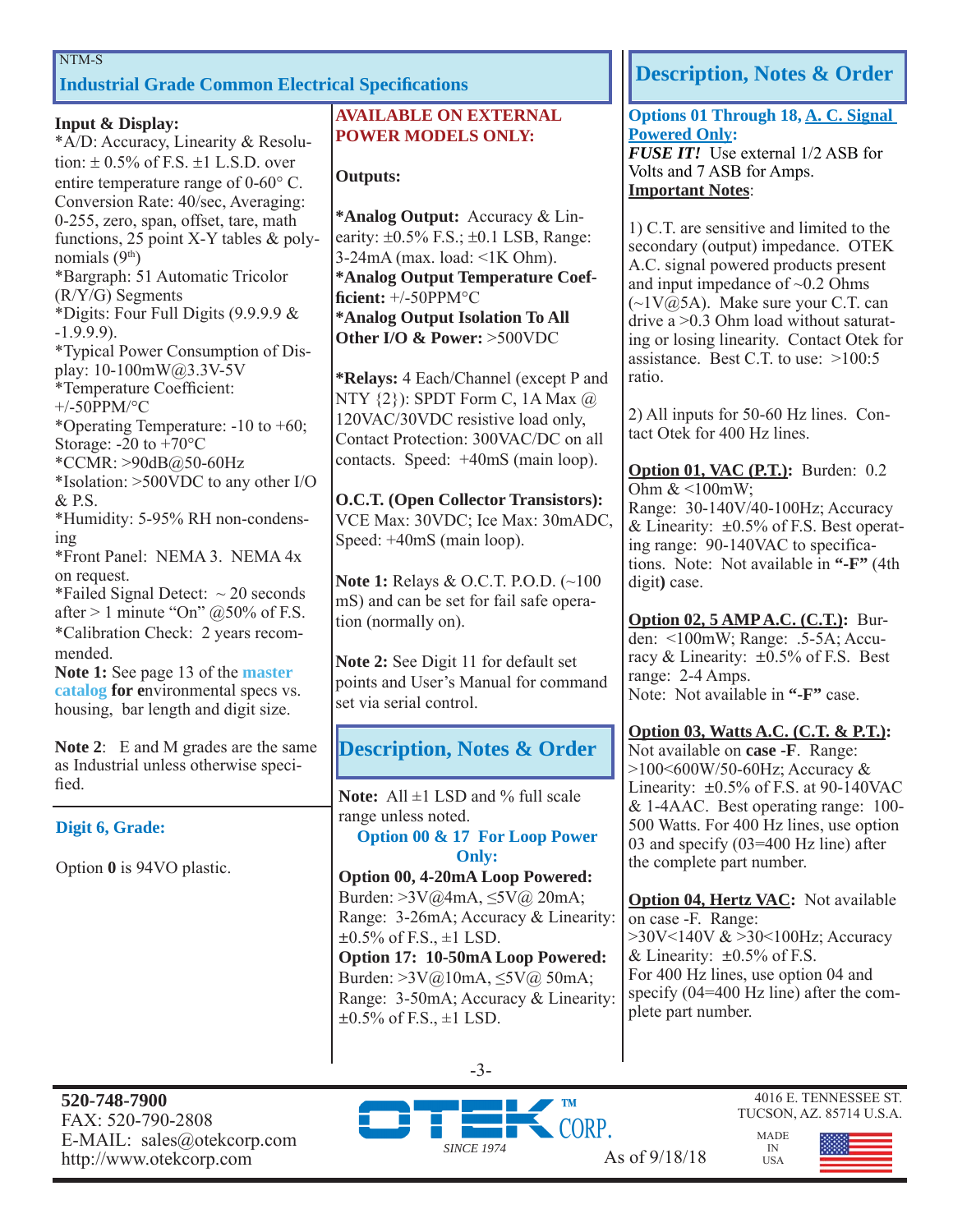## NTM-S **INPUT SIGNAL SPECIFICATIONS** (Digits 8 & 9)

| <b>Option 05-14:</b> Same as options 01<br>through 04.<br><b>PROPORTIONAL CONTROL?</b><br>For proportional control, use a two (or<br>more) channel model. Channel 1 is                                                                                                                                                                                                                                                                                                                                                           | <b>Alarm Outputs (Signal Power): Open</b><br>collector transistors (4) optional. See<br>the ordering information on pages 8-9,<br>digit 11, option 1. For relays, contact<br>Otek (custom).                                                                                                                                                                                                                                                                                                              | <b>Option 27, Watts DC:</b><br>VZin: $10M \Omega/AZ$ in: $1.0\Omega$ , 5W<br>Range: 1W<br>Accuracy & Linearity: $\pm 0.5\%$ of F.S. $\pm$<br>1 digit                                       |
|----------------------------------------------------------------------------------------------------------------------------------------------------------------------------------------------------------------------------------------------------------------------------------------------------------------------------------------------------------------------------------------------------------------------------------------------------------------------------------------------------------------------------------|----------------------------------------------------------------------------------------------------------------------------------------------------------------------------------------------------------------------------------------------------------------------------------------------------------------------------------------------------------------------------------------------------------------------------------------------------------------------------------------------------------|--------------------------------------------------------------------------------------------------------------------------------------------------------------------------------------------|
| powered by your signal and the display<br>signal (using a 4-20mA out) to drive the<br>Channel 2 input. Channel 2's 4-20mA<br>output allows you to control your gen-<br>erator. The result: Channel 1 display                                                                                                                                                                                                                                                                                                                     | 4-20mA Analog Output: Custom,<br>contact Otek (requires >1 watt from<br>input signal).<br>Option 17: 10-50mA Loop Power:                                                                                                                                                                                                                                                                                                                                                                                 | Option 28, Watts DC (1Vx1V): VZin:<br>1M for both inputs<br>Range: 0-1V<br>Accuracy & Linearity: $\pm 0.5\%$ of F.S. $\pm$<br>1 digit                                                      |
| your AC signal and Channel 2 display<br>it's 4-20mA output. Only Channel 2<br>needs power for its analog output and/<br>or relays. Use part number NTM-(1,<br>2, 3, 5, 6, 7, 8, 9 or A)??-269-?21-99).                                                                                                                                                                                                                                                                                                                           | See option 00 $& 17$ on page 3 (middle<br>column).<br>Option 18: 10-500mADC Sig-<br>nal Power: Calibration: 10-<br>500mADC=10-500 & 5-100%. For<br>other calibrations, use digit 14 and<br>specify.<br><b>AVAILABLE ON EXTERNAL</b>                                                                                                                                                                                                                                                                      | <b>Option 29: Custom:</b> Use this option<br>to describe any custom input, scale or<br>modification to the NTM and contact us<br>for feasibility and cost.                                 |
| Note: "?"= any available option on<br>Digits 5, 6 $\&$ 10 and specify (9=Ch)<br>1 signal power, Ch 2 external power).<br>Also see the new model NTI.                                                                                                                                                                                                                                                                                                                                                                             |                                                                                                                                                                                                                                                                                                                                                                                                                                                                                                          | <b>Options 30-34, Volts RMS:</b> Here we<br>use a True RMS-DC Converter for<br>accurate $(± 0.1%)$ measurement of sine<br>waves up to 10KHz. For 10-20KHz<br>and SCR accuracy is $\pm$ 1%. |
| <b>VAC/DC Signal Power Only:</b><br><b>POWER ONLY</b><br>Option 20: 4-20mA: The burden on<br><b>Option 16, 7-140VAC/DC:</b> Now you<br>the loop is only 0.5V@20mA (25 Ohm)<br>can<br>and you can use the math functions for<br>monitor and control your AC line,<br>converting to flow, instantaneous or<br>UPS, battery bank or power supply<br>totalizer.<br>from 7-140VDC/VAC, with only power<br>Accuracy: $\pm 0.5\%$ of F.S. $\pm 1$ digit<br>from the signal. The NTM requires<br>$>10<80$ mW ( $\sim$ 3mA-20mA). Imagine | VRMS: $Zin$ : $1M\Omega$<br>Range; per options;<br>Accuracy & Linearity: $\pm 0.5\%$ of F.S. $\pm$<br>1 digit                                                                                                                                                                                                                                                                                                                                                                                            |                                                                                                                                                                                            |
|                                                                                                                                                                                                                                                                                                                                                                                                                                                                                                                                  |                                                                                                                                                                                                                                                                                                                                                                                                                                                                                                          | <b>Options 35-37, Amps RMS:</b> We use a<br><b>True RMS-DC</b> Converter for accurate<br>$(± 0.1%)$ measurement of sine waves<br>up to 10KHz. For 10-20KHz and SCR                         |
| the possibilities! Almost like analog<br>(only signal wires), but with 21st cen-<br>tury digital technology ready for your<br>PAC/DCS/SCADA system.                                                                                                                                                                                                                                                                                                                                                                              | <b>Options 21-24: VDC:</b> Input imped-<br>ance is 1 Mega Ohms on all VDC<br>ranges.<br>Input impedance $1M\Omega$<br>Range: Per Option<br>Accuracy & Linearity: $\pm 0.5\%$ of F.S. $\pm$  <br>1 digit<br><b>Options 25 &amp; 26, mADC:</b> Since the<br>$NTM$ is 2V full scale $(2,000$ Counts)<br>the "Shunt" resistors used are 100<br>Ohms for 10mA and 10 Ohms for<br>100mADC.<br>Input impedance 25: 50 $\Omega$ ; 26: 5 $\Omega$ ;<br>Accuracy & Linearity: $\pm 0.5\%$ of F.S. $\pm$<br>1 digit | accuracy is $\pm$ 1%.<br>Zin: 35 (0.1A): $2\Omega$ ; 36 (1A): 0.2 $\Omega$ ;<br>37 (5A): $0.04\Omega$ ; Range: Per option<br>Accuracy & Linearity: $\pm 0.5\%$ of F. S.<br>$\pm$ 1 digit   |
| Scaling: $7-140$ VDC in =7.0-140.0 Dig-<br>ital Display & 5-100% bargraph with<br>alarm pointers. See Digits 13 & 14 for<br>custom calibration and scale.                                                                                                                                                                                                                                                                                                                                                                        |                                                                                                                                                                                                                                                                                                                                                                                                                                                                                                          | Options 38 & 40, Watts RMS:<br>Here we use a <b>True RMS-DC</b> Con-<br>verter for accurate $(± 0.1%)$ measure-<br>ment of sine waves up to 10KHz. For                                     |
| Accuracy & Linearity: $\pm 0.5\%$ of full<br>scale.                                                                                                                                                                                                                                                                                                                                                                                                                                                                              |                                                                                                                                                                                                                                                                                                                                                                                                                                                                                                          | 10-20KHz and SCR accuracy is $\pm$ 1%.<br>Input impedances vs. range are the<br>same as for VDC & mADC ranges.                                                                             |



-4-

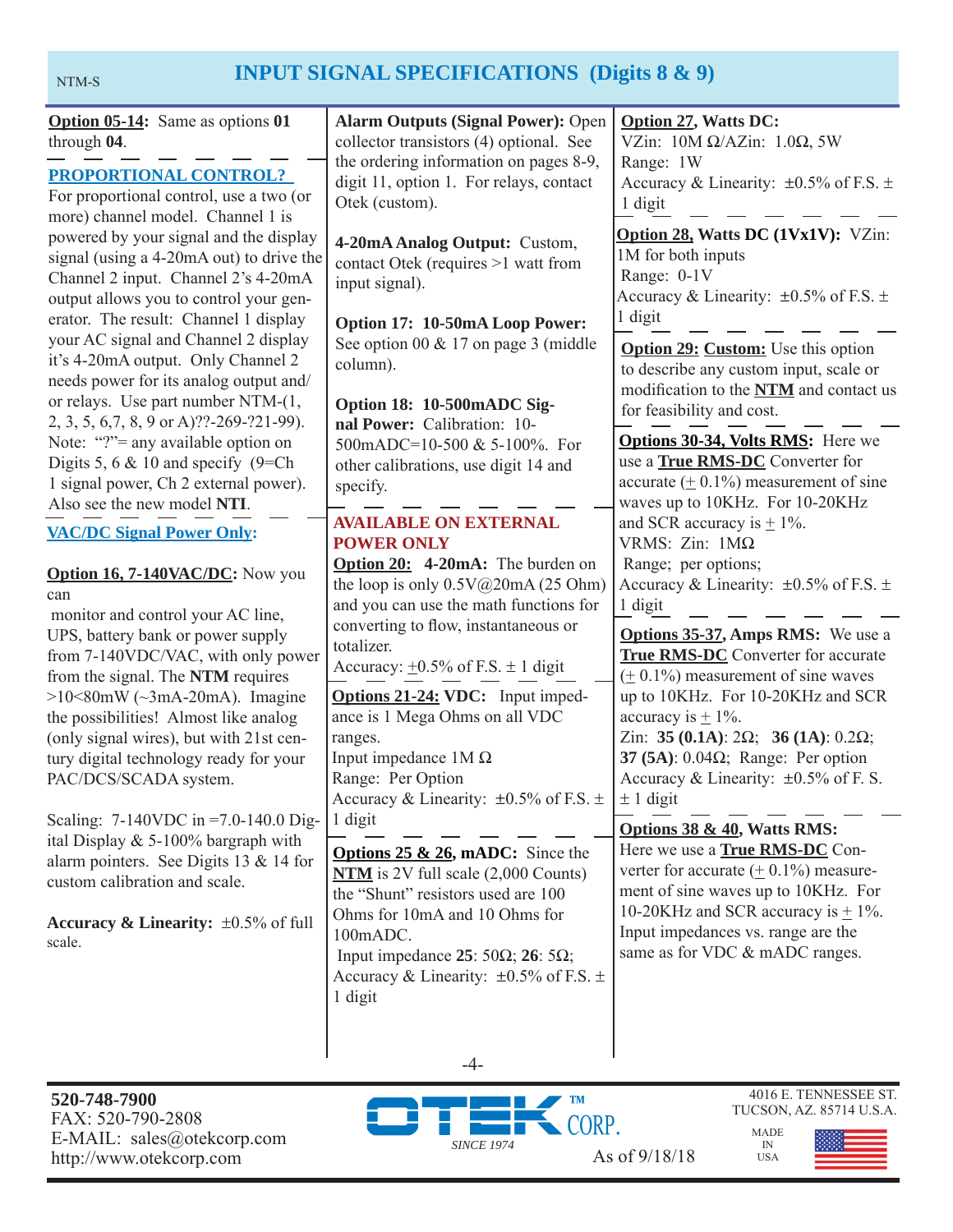#### NTM-S

## **INPUT SIGNAL SPECIFICATIONS (Digits 8 & 9) AVAILABLE ON EXTERNAL POWER MODELS ONLY**

| Option 44 (120V, 500 Hz):<br>Zin: 1 M<br>Range: 50-150V/300-500Hz<br>Accuracy & Linearity: $\pm 0.5\%$ of F.S. $\pm$<br>1 digit<br>Option 45: Strain-Gage $(\geq 300 < 4K)$<br><b>Ohm</b> ): These are typically "Mono-<br>lithic" S-G that require constant voltage<br>(preferably) excitation. We use 4.096V<br>for high stability and accuracy. Use op-<br>tion 29 and <b>specify</b> your S-G sensitivity<br>and the <b>NTM</b> display at Zero and Full<br>Scale.<br>Excitation: 4.096V, 50 PPM/°C<br>Range: $\pm 300 - 4K \Omega$<br>Accuracy & Linearity: $\pm 0.5\%$ of F.S.<br>$\pm$ 1 digit<br>Note on S-G: Some S-G offer +/-<br>1VDC or 4-20mA condition output.<br>Use Option 29 and specify.<br><b>Option 47: RTD (PT100): Note: For</b><br>options 47 & 48 you can change °C to<br>°F and RTD type via serial port.<br>We excite your 2, 3 or 4 wire RTD<br>with 200µA to avoid the "self heating"<br>effect. The range of the <b>NTM</b> is the<br>same as your <b>RTD</b> typically -200°C<br>to +800 $\degree$ C (-328 + 1562 $\degree$ F). You can<br>place the decimal point at will (typi-<br>cally -200.0 to 800.0. The <b>PT100</b> has<br>a temperature coefficient of 0.00385<br>Ohms/Ohm/ <sup>0</sup> C. (For legacy 0.00392 TC<br>(known as ANSI 392) contact OTEK<br>and use Option "29".<br>Accuracy: $\pm 0.5\%$ of F.S. $\pm$ 1 digit, plus<br>sensor's error. | <b>Option 48: RTD (PT1000):</b> Same as<br>PT100 except it is 1000 Ohms at $0^{\circ}$ C<br>instead of 100 Ohms $@$ 0 <sup>o</sup> C. The same<br>technique is used for copper $\overline{RTD}$ (10<br>Ohm), contact OTEK. Same connec-<br>tion as Option 47 apply.<br>Accuracy: $\pm 0.5\%$ of F.S. $\pm$ 1 digit,<br>plus sensor's error.<br><b>Note:</b> For long distances $(>300')$<br>use a 4-20mA transmitter such as our<br>model NTY from our New Technol-<br>ogy series.<br><b>Option 50: Thermocouple (Type)</b><br><b>J:</b> This $TC$ has a range of -210 to +<br>760 °C (-350 + 1390 °F). Its color is<br>white $(+)$ and Red $(-)$ , cold junction<br>(CJ) is at the connector. Make sure the<br>connections from the NTM and your<br>TC are as close to the NTM entrance<br>as possible to avoid errors. If you<br>short out the $NTM's + TC & FC$ to-<br>gether, the <b>NTM</b> will read the ambient<br>temperature at the junction due to its<br>built-in C.J.C.<br><b>Note:</b> You can change °C to F and TC<br>type via serial port.<br>Accuracy: $\pm 2^0$ F.S. of signal input.<br><b>Option 51: TC (Type K):</b> This is yel-<br>low $(+)$ and red $(-)$ and has a range of<br>-270 + 1370 <sup>o</sup> C (-440 + 2500 <sup>o</sup> F). The<br>same notes as Option 50 apply.<br><b>Accuracy:</b> $\pm 1^0$ F.S. of signal input<br>and red (-) $TC$ has the range of -270 <sup>0</sup> |
|------------------------------------------------------------------------------------------------------------------------------------------------------------------------------------------------------------------------------------------------------------------------------------------------------------------------------------------------------------------------------------------------------------------------------------------------------------------------------------------------------------------------------------------------------------------------------------------------------------------------------------------------------------------------------------------------------------------------------------------------------------------------------------------------------------------------------------------------------------------------------------------------------------------------------------------------------------------------------------------------------------------------------------------------------------------------------------------------------------------------------------------------------------------------------------------------------------------------------------------------------------------------------------------------------------------------------------------------------------------------------------------------|------------------------------------------------------------------------------------------------------------------------------------------------------------------------------------------------------------------------------------------------------------------------------------------------------------------------------------------------------------------------------------------------------------------------------------------------------------------------------------------------------------------------------------------------------------------------------------------------------------------------------------------------------------------------------------------------------------------------------------------------------------------------------------------------------------------------------------------------------------------------------------------------------------------------------------------------------------------------------------------------------------------------------------------------------------------------------------------------------------------------------------------------------------------------------------------------------------------------------------------------------------------------------------------------------------------------------------------------------------------------------------------------------------------|
|                                                                                                                                                                                                                                                                                                                                                                                                                                                                                                                                                                                                                                                                                                                                                                                                                                                                                                                                                                                                                                                                                                                                                                                                                                                                                                                                                                                                |                                                                                                                                                                                                                                                                                                                                                                                                                                                                                                                                                                                                                                                                                                                                                                                                                                                                                                                                                                                                                                                                                                                                                                                                                                                                                                                                                                                                                  |
| Note: For 2 wire, jump - S to -E and $+S$<br>to $+E$ . For 3 wire only jump -S to -E.                                                                                                                                                                                                                                                                                                                                                                                                                                                                                                                                                                                                                                                                                                                                                                                                                                                                                                                                                                                                                                                                                                                                                                                                                                                                                                          | <b>Option 52: TC (Type T):</b> This blue $(+)$<br>+ 400 <sup>o</sup> C (-440 + 750 <sup>o</sup> F). Same notes as<br>Option 50 apply.<br>Accuracy: $\pm 2^{\circ}$ F.S. of signal input.                                                                                                                                                                                                                                                                                                                                                                                                                                                                                                                                                                                                                                                                                                                                                                                                                                                                                                                                                                                                                                                                                                                                                                                                                         |
|                                                                                                                                                                                                                                                                                                                                                                                                                                                                                                                                                                                                                                                                                                                                                                                                                                                                                                                                                                                                                                                                                                                                                                                                                                                                                                                                                                                                |                                                                                                                                                                                                                                                                                                                                                                                                                                                                                                                                                                                                                                                                                                                                                                                                                                                                                                                                                                                                                                                                                                                                                                                                                                                                                                                                                                                                                  |

**520-748-7900** FAX: 520-790-2808 E-MAIL: sales@otekcorp.com http://www.otekcorp.com As of 9/18/18



-5-

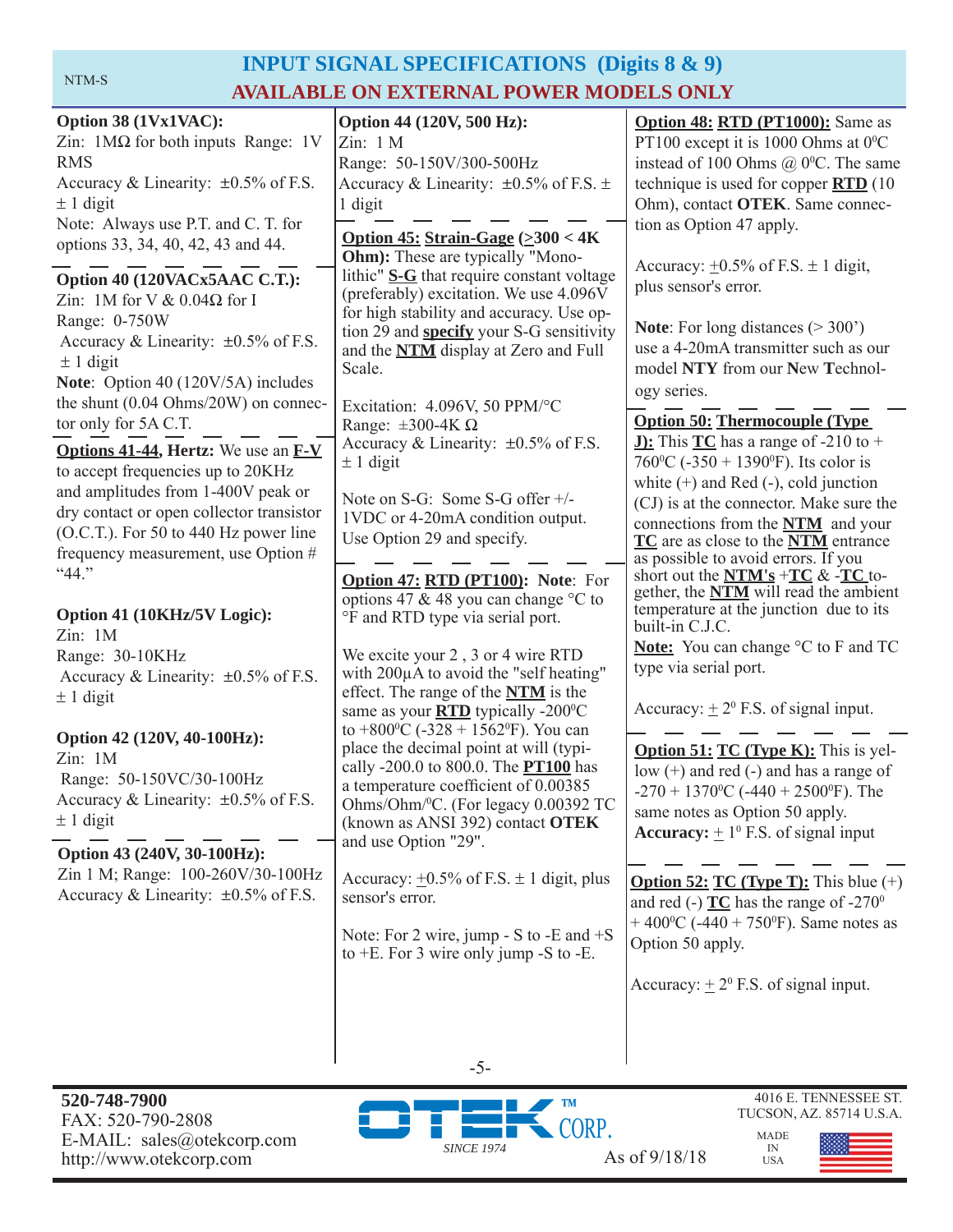### NTM-S **INPUT SIGNAL SPECIFICATIONS (Digits 8 & 9) AVAILABLE ON EXTERNAL POWER MODELS ONLY**

**Option 55: %RH:** This conditioner is designed to interface to a typical (capacitance type) 2-3pF/% of **RH** made by several manufacturers. Use Option "29" and contact **OTEK** to specify your sensor's specifications. Accuracy:  $+0.5\%$  RH of signal input,  $\pm$  1 digit. **Option 54: ORP (Oxygen Reduction Potential):** Our FET amplifier (10<sup>9</sup>) accepts the industry standard 2000mV F.S. of the probe and the **NTM** displays it in  $\%$  (0-100.0%). Accuracy:  $+0.5\%$  of F.S.  $\pm$  1 digit **Option 53: pH (Acidity):** We use a FET input  $(10^{15})$  amplifier and calibrate the **NTM** for 0-14.00 pH using the Industry's standard + 413 mV = + 7pH co-efficient. Note: Not temperature compensated, contact OTEK for auto temperature compensation. Accuracy:  $\pm 0.5\%$  of F.S.  $\pm 1$  digit **Option 56 Resistance (0-10K Ohm):**  Want a simple 4-20mA transmitter? Just connect a 10K Ohm (others on request) potentiometer to the **NTM** and control any 4-20mA input valve, motor, transducer, etc. Accuracy & Linearity is  $\pm 0.5\%$  of F. S.  $\pm$  1 digit. Standard Calibration: 0-10K Ohms= 4-20mA. Use option #29 and specify your calibration. **Option 58: Serial Input Remote Display/Controller:** Here you can use the unit as a remote display/controller with modified ASCII to alpha-numeric display for DCS SCADA, PLC systems. See the user's manual for simple commands to use the **NTM** in PAC (Process Automation Control) applications. **Digit 10 (Power Input): (Continued) EXTERNAL POWER ONLY: Digit 10, Option 3, 7-32VDC:** Same as option **2** but with wide input range of 7-32VDC. Efficiency: >75%. **Digit 10, Option 4, 90-265VAC:** This option accepts 50-60Hz. For 100- 300VDC or 400 Hz, use Digit **10**, op-**Digit 10 (Power Input):**  $\left| \right|$  tion **9** and specify. Efficiency:  $>70\%$ . **LOOP & SIGNAL POWER ONLY: Digit 10, Option 0, Powerless, No Power Required:** The **Input Fail**  detect/Alarm (patent pending) flashes the display "INPT FAIL  $($ ,  $n\overrightarrow{P}E$  FA<sub>i</sub> L)" and transmits this serial message for  $\sim$ 20 seconds, after which it will cease. This feature is available in all models. If **NOT** desired, use option **9** on Digit **10** and specify (see below). Signal Fail Requirement: Unit must be "On" for at least 1 minutes at >50% of full scale for it to operate. **EXTERNAL POWER ONLY: Digit 10, Option 1, USB Powered:**  The **NTM** series requires  $> 1 < 1.5$ Watts/Channel (worst case, fully loaded) meaning that you can power it through the USB port, but this option eliminates the isolation from USB to input signal. Analog output remains isolated contact OTEK for more details or use options 2-4. **Digit 10, Option 2, 5VDC:** 5VDC is used to drive the relays (<100mA total) and/or the DAC via internal isolated 5-30VDC-DC (<200mA). If you order relays and analog out, you will need ~300mA/channel. This option is also isolated from the input signal. **Digit 11 (Control Outputs): AVAILABLE ON EXTERNAL POWER ONLY Digit 11, Control Outputs: Option A: Open Collector Transistors (O.C.T.):**  They are **NOT** isolated from each other (common emitter) but are **isolated**  between channels and can sink a maximum of 30 mA and sustain a maximum of 30V**CE** (the O.C.T. are normally used to drive S.S.R.). When you order option **B** (Relays), we use the O.C.T. to drive the relays. **NOTE**: You can use the internal isolated 5VDC power to drive loads with the O.C.T. Total maximum current available is 50mADC. **Digit 11, Option B: Relays:** are S.P.D.T. (1C) and can switch maximum resistive loads of 1 Amp @ 120 VAC or 30 VDC. They include 300V varistors at their contacts; inductive loads must be attenuated by the user. **Option 57, 10-50mA Range:** 10 Ohms input resistance Accuracy & Linearity:  $\pm 0.5\%$  of F.S.  $±1$  Digit **Description, Notes & Order**



-6-



MADE IN USA

**Description, Notes & Order**

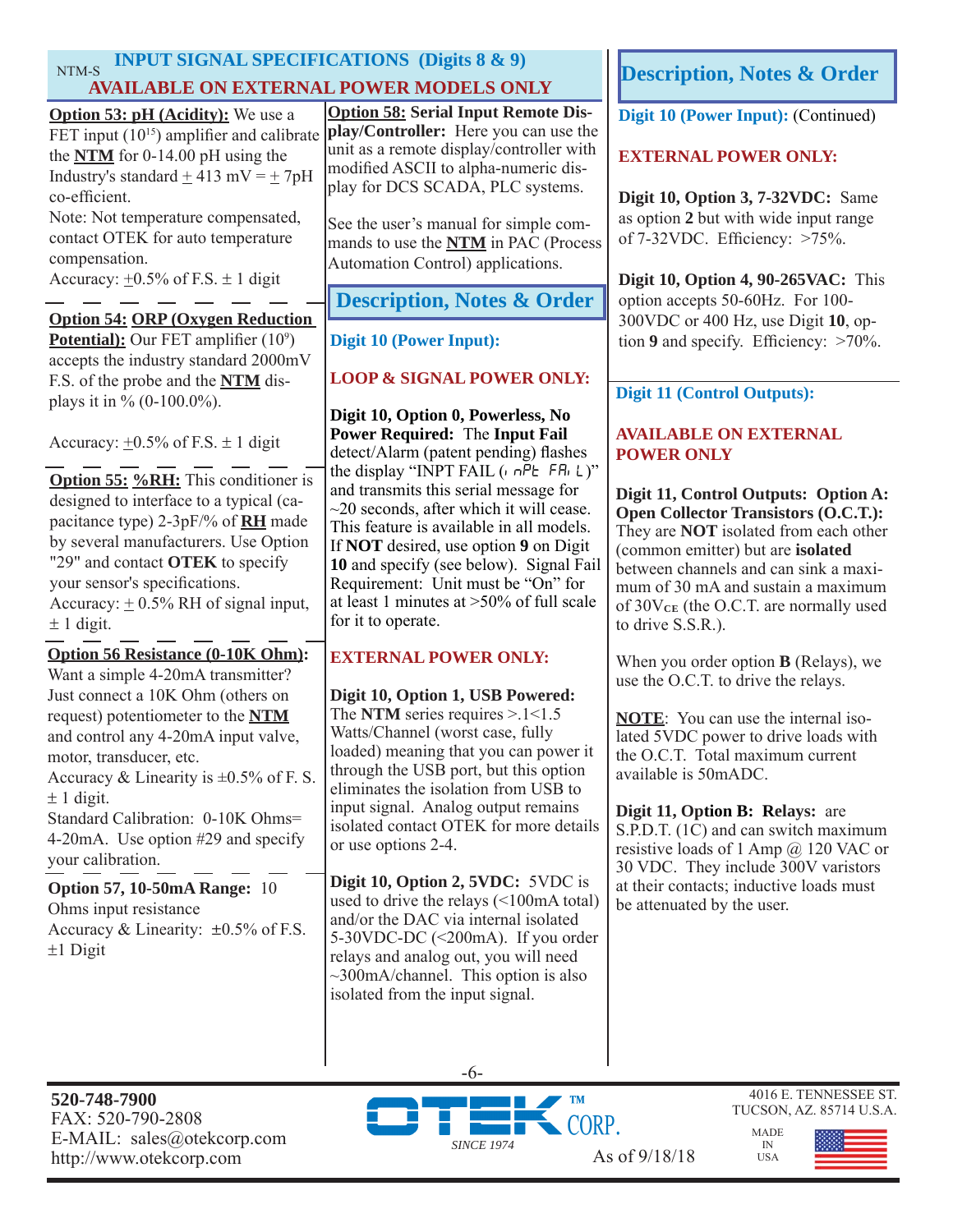#### **Description, Notes & Order**

#### **Digit 11 (Control Outputs): AVAILABLE ON EXTERNAL POWER ONLY**

#### **AUTOMATIC BAR COLORS:**

**Limits/Colors Factory default** (% of Full Scale): Also see digit 14. **Low-Low Limit (<10%)**: Red Bar, OCT1/K1 "ON" **Low Limit (<20%):** Yellow Bar, No relay or O.C.T. **High Limit (>80%):** Yellow Bar, No relay or O.C.T. **Hi-Hi Limit (>90%):** Red Bar, OCT2/ K2 "ON."

**Safe Area (>20<80%):** Green bar will follow signal input and if outside the limits, it will change its color to the limit's color (yellow or red). See commands in the user's manual to customize your bargraph colors. For other configurations, use option **9** on Digit **14** (field configurable). Max power consumption per relay: 50mA@5VDC (0.25W). See Digit **14**.

**External Control:** You can control the O.C.T./Relays via the serial port at will with simple commands. They don't have to be assigned to the bar colors/set points, but are by default

#### **Notes:**

**1.** Digit **11** is governed by Digit **7** (# of Channels) & Digit **4** (Housing). Reason: Digit **11** can **NOT** have more channels than permitted by Digit **7** or it cannot fit in the housing (Digit 4).

**2)** Some models (-H/-P/-S/-X) only offer 2 O.C.T. or relays (see the ordering information). You can assign any relays/O.C.T. to any limit. By default Option B, K2 or Option A, OCT2 are assigned to High-High limit (>90% of full scale) and K1 or OCT1 are assigned to Low-Low Limit (<10% of full scale.)

#### **Digit 12 (Analog /Power Output): AVAILABLE ON EXTERNAL POWER ONLY**

**Digit 12, Analog Output, Options 1, 3 or 5:** This isolated output is factory set to follow the input (0-F.S. in=4-20 out) but can also be set for other outputs or serially controlled by simple commands via the serial port. For other outputs, use option **9** and specify, including reverse scale (4-20=20-4), bipolar and PID. Power consumption: 200mA@5VDC (1W). Accuracy & Linearity:  $\pm 0.5\%$  of full scale.

**Analog Output External Control (Use Option 9 and specify):** A) 0-100mVDC in=4-20mA out; B) 0-10K Ohm in=4-20mA out; C) Use options 58, 68, 78 or 88 and control it via serial port.

**Digit 12, 30 VDC Out, Options 2 or 4:**  Use this option to power your 4-20mA transmitter or other transducer. Maximum current is 25mADC. It's isolated and is the same power source we use for 4-20mA out. Power consumption: 200mA@5VDC (1W)/channel.

1. This digit 12 is governed by digits 4 (Housing)  $& 7 \times 7$  (# of Channels). Reason: Digit 12 cannot have more outputs than input channels (Digit 7), which is governed by Digit 4 (Housings).

#### **Digit 13 (Scale Plate):**

**Digit 13, Scale Plate:** Option **0** is a standard scale plate that reads 0-100%. Use option **9** for custom printing and contact Otek.

#### **Digit 14 (Range/Calibration):**

 $0$ = Factory Default =  $0$ -Full Scale=0-100% bar and 0-100.0 digits. Colors: <10>90%: Red; <20>80%: Yellow; >20<80%: Green. Use Option **9** (custom) and contact Otek. Also see Control Outputs (Digit 11).

**Bargraph Default**: Full Bar: 0-full scale=0-100%. You can program it for single pointer, or three or five bars via the serial port.

#### **Important Note on A.C. Powerless**

The NTM, UPM & NT Series can extract energy from your A.C. signal to power itself and its opto isolated serial, optional O.C.T. (Digit 11, option A), and to power the optional 4-20mA output (Not 20-4mA out) from a wide input range. External power is required to power the optional relays (Digit 11, option B) (200mW@5VDC each). If you need relays, either use the external powered options on Digits 8 & 9 (33, 37, 40 or 42) and the Digit 10 power input options (1-4) or use Powerless™ options 01-04 on Digits 8 & 9 and Power Input option 09 (custom) on Digit 10 and specify (09=Power for relays and DAC). Result: The signal will power the instrument and will include our patented **Signal Fail Detection & Alarm**. The relays and analog output are powered by the external power option (all 100% isolated).

-7-

**520-748-7900** FAX: 520-790-2808 E-MAIL: sales@otekcorp.com http://www.otekcorp.com As of 9/18/18



4016 E. TENNESSEE ST. TUCSON, AZ. 85714 U.S.A.

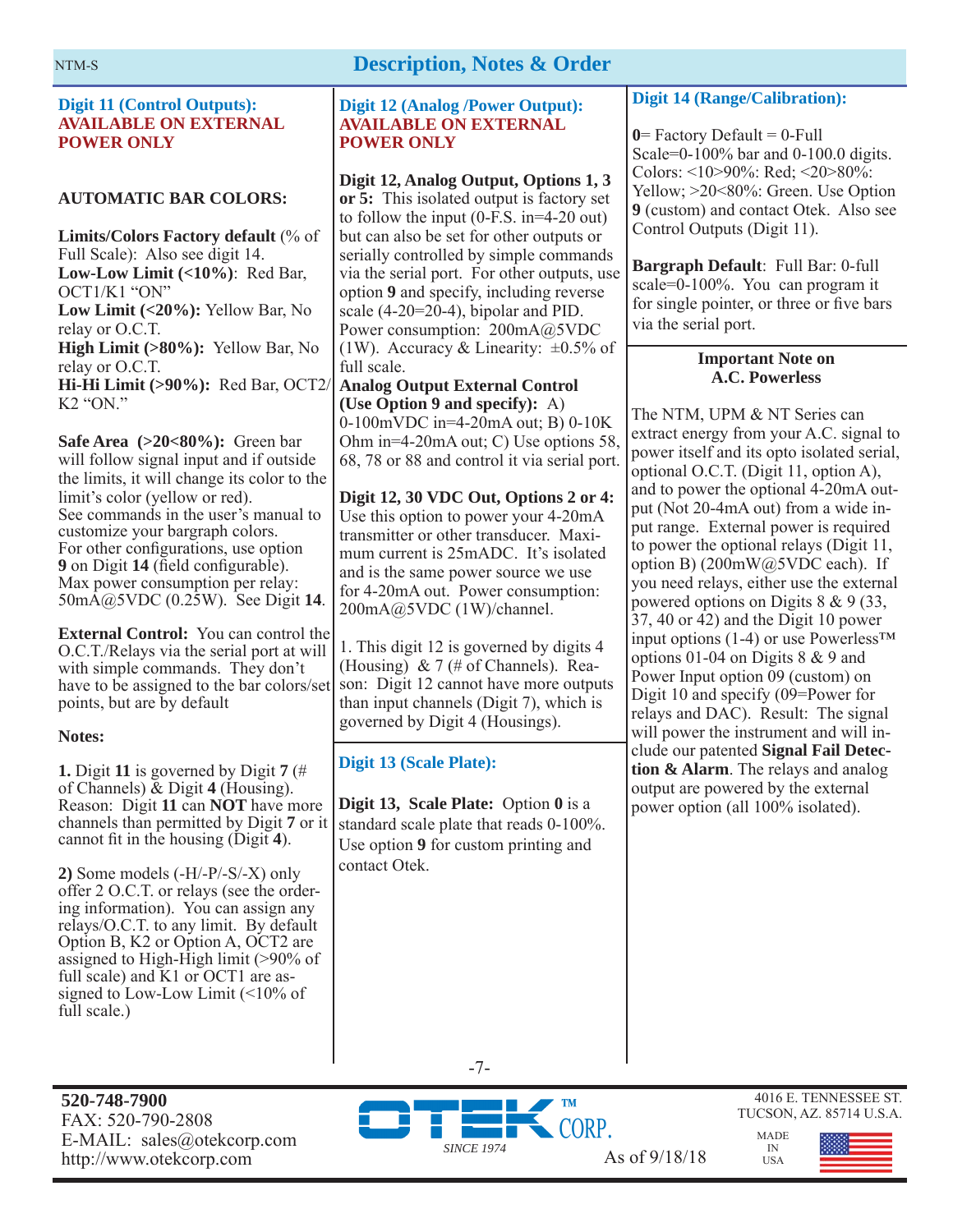#### **NTM-S LOOP POWER VERSION ORDERING INFORMATION 9-18-18**



#### **NTM-S SIGNAL POWER VERSION ORDERING INFORMATION 9-18-18**

#### **NOTE:**

1. USB I/O is powered by VUSB. RS485 requires 5V@~3mA. 2. Otek will build to certain nuclear or MIL-Standards but testing and confirmation of compliance, if required, will be quoted as a separate line item. 3. For other ranges (i.e. 400 Hz) use option 9 and specify.

> \*Grades E, M & 9 might require an N.R.E. fee.



**520-748-7900** FAX: 520-790-2808 E-MAIL: sales@otekcorp.com

-8- ORP. *SINCE 1974* http://www.otekcorp.com As of 9/18/18

#### 4016 E. TENNESSEE ST. TUCSON, AZ. 85714 U.S.A.

IN **USA** 

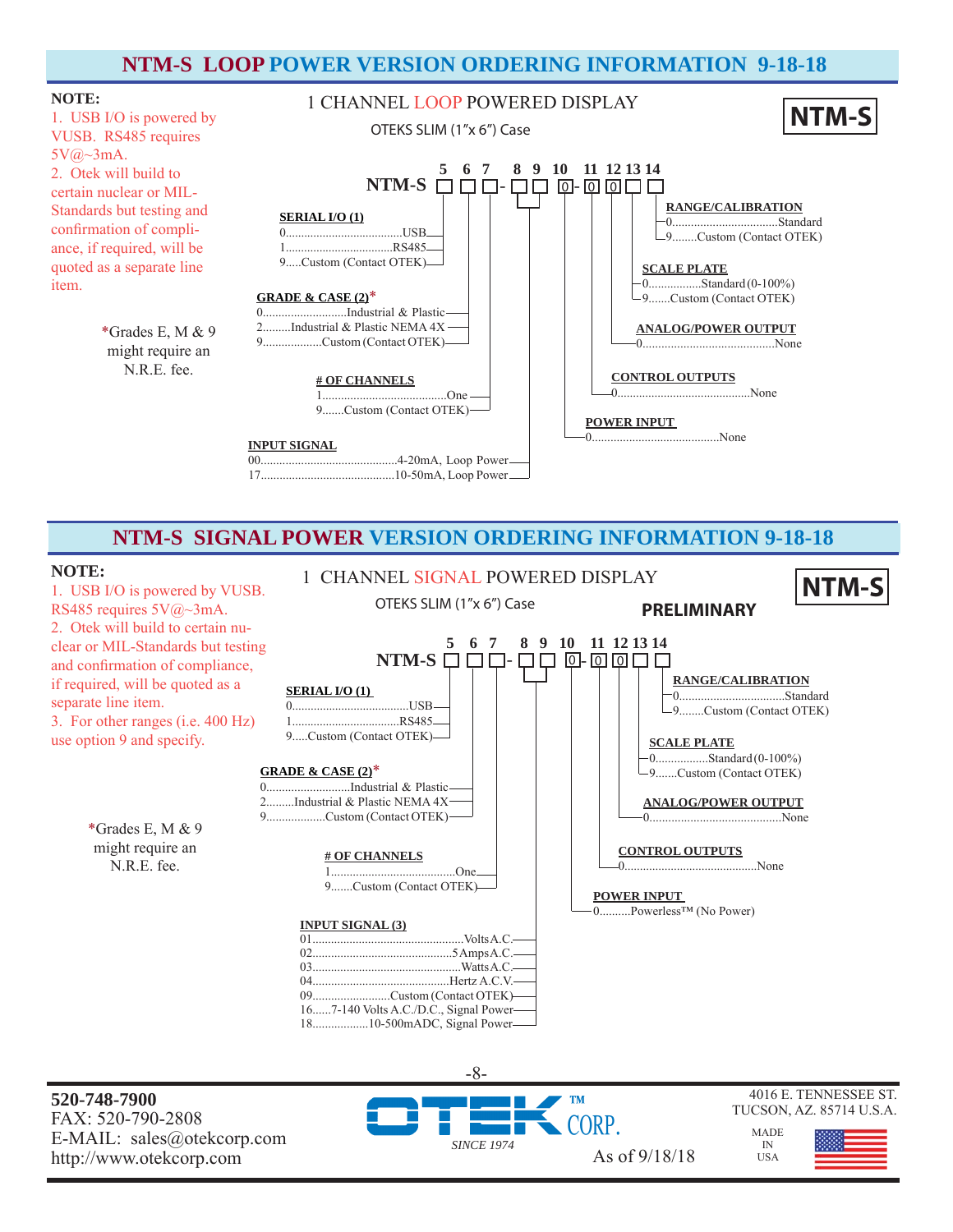# **NTM-S EXTERNAL POWER ORDERING INFORMATION 9-18-18**



**520-748-7900** FAX: 520-790-2808 E-MAIL: sales@otekcorp.com http://www.otekcorp.com As of 9/18/18



4016 E. TENNESSEE ST. TUCSON, AZ. 85714 U.S.A.